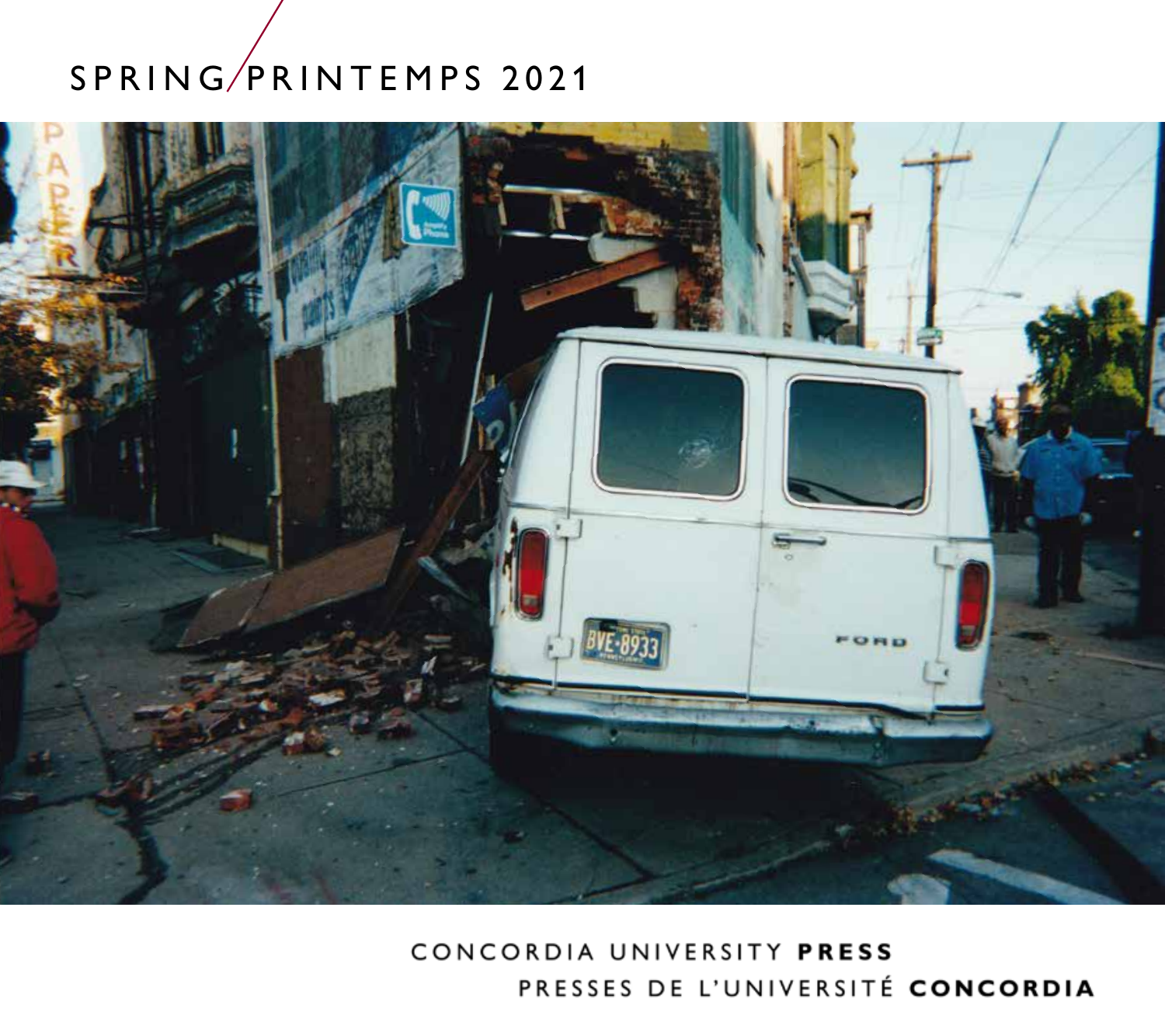Launched in 2016, Concordia University Press is a non-profit publisher of peer-reviewed books, series, and pamphlets that cross disciplinary boundaries and propel scholarly inquiry into new areas. The Press supports Concordia University's commitment to innovation and its desire to transform the individual and strengthen society. We are committed to open scholarship and our books are available for sale in print and freely accessible online. An introductory member of the Association of University Presses, Concordia University Press publishes in English and in French.

Concordia University Press gratefully acknowledges the generous support of the Birks Family Foundation and Brian and Carolyn Neysmith.

### **Concordia University Press**

1455 De Maisonneuve Blvd W., Montreal, Quebec H3G 1M8 Canada *concordia.ca/press* 



concordiapress

concordiapress

concordiauniversitypress

COVER IMAGE Lancaster Avenue at N. 42nd Street, Philadelphia. Photo by Ken Lum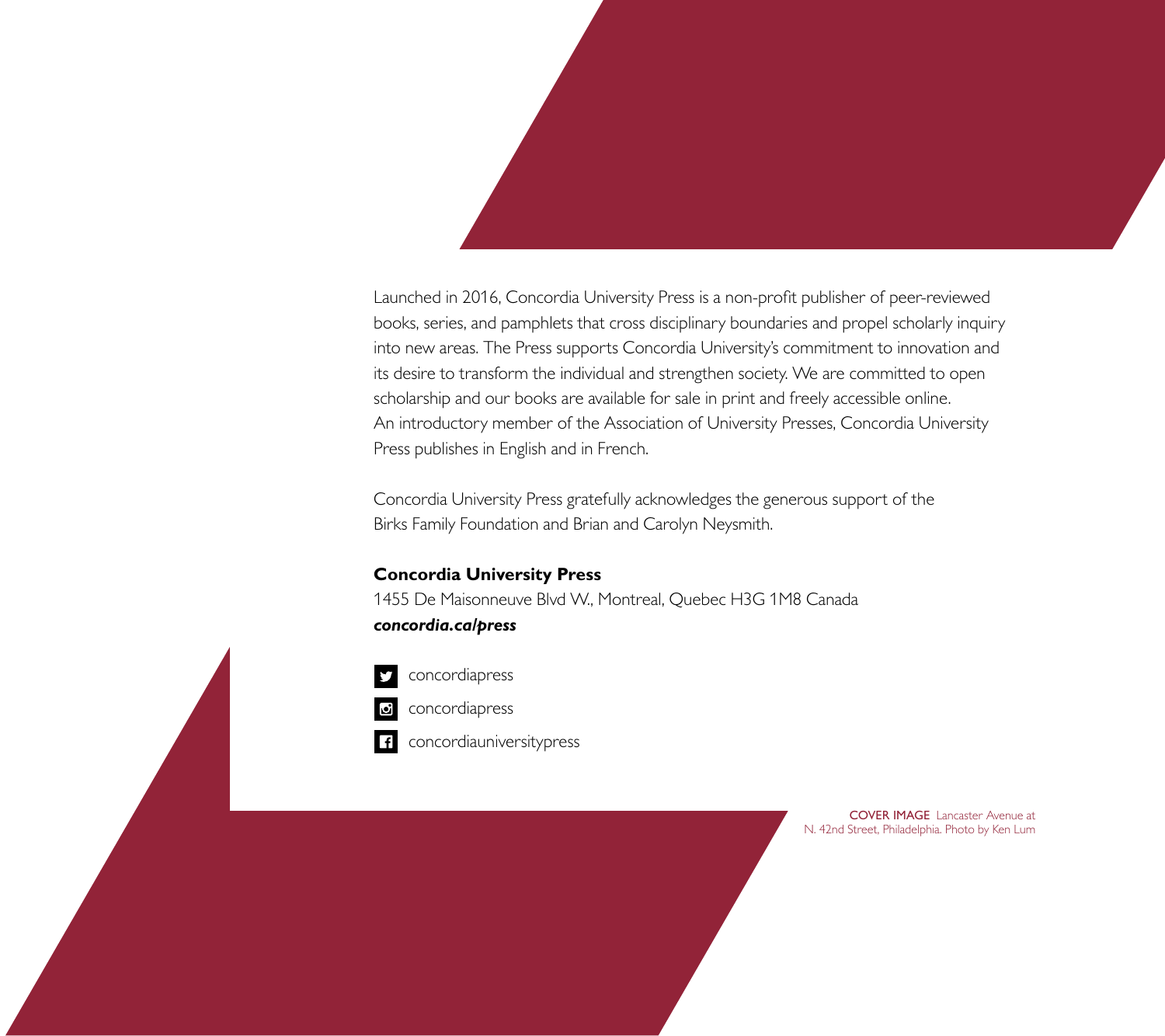Concordia University Press is located on unceded Indigenous lands. The Kanien'kehá:ka Nation is recognized as the custodians of the lands and waters on which we gather. Tiohtiá:ke/Montreal is historically known as a gathering place for many First Nations. Today, it is home to a diverse population of Indigenous and other peoples. We respect the continued connections with the past, present, and future in our ongoing relationships with Indigenous and other peoples within the Montreal community.

Concordia University Press stands in solidarity in the fight against anti-Black racism. University presses have a role to play by upholding the educational pillars of democracy, which requires the shared work of dismantling white supremacy in all its manifestations. We are proud that our books tell diverse stories by diverse voices.



CONCORDIA.CA/PRESS | SPRING/PRINTEMPS 2021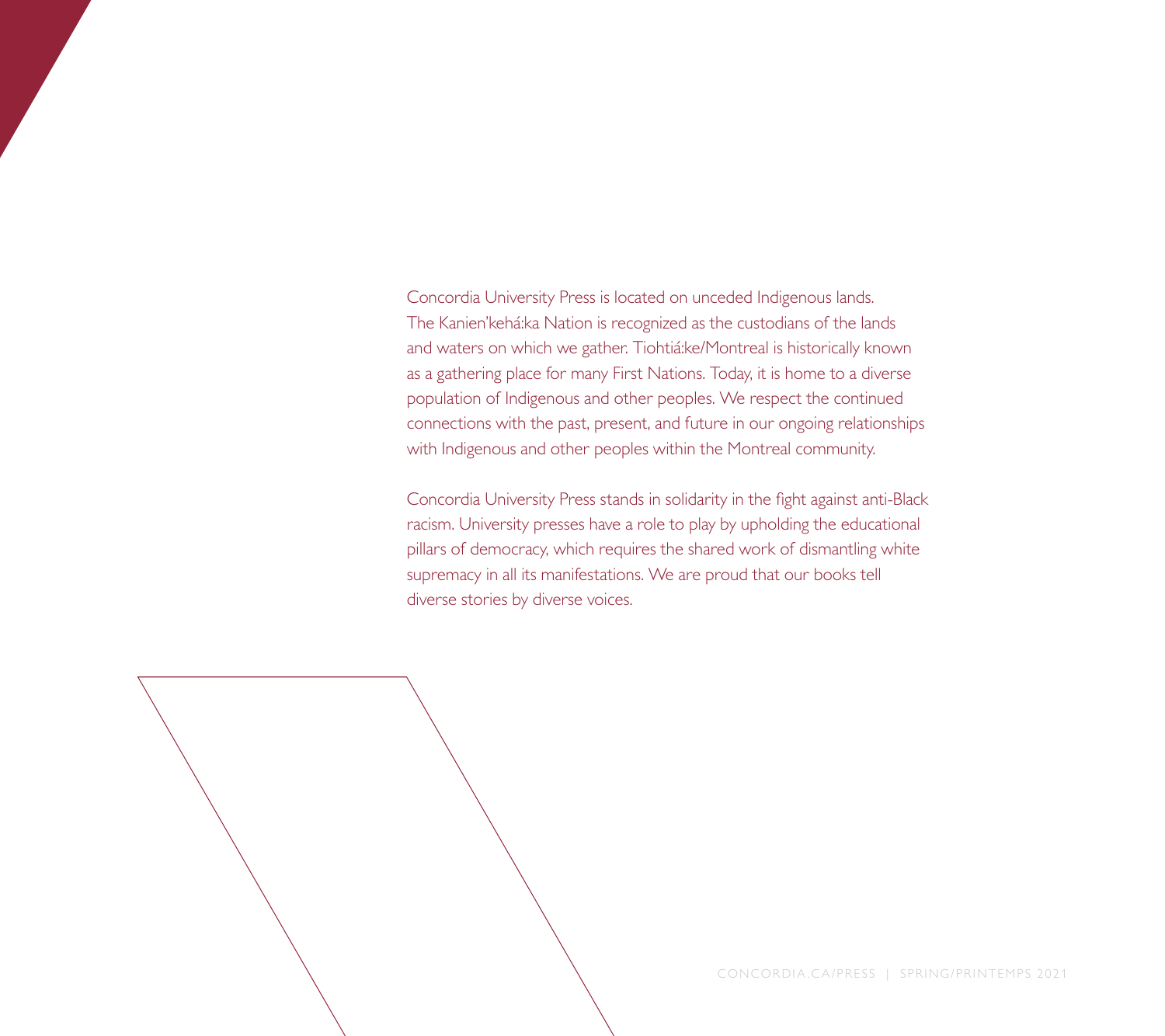

February 2021 | 280 pages | 7x9" | Approx. 58 b&w and colour photos \$69.95 978-1-988111-26-1 | Paper 978-1-988111-27-8 | E-book Series: Text/Context: Writings by Canadian Artists Pre-order by 1 January 2021 to save 10%: concordia.ca/press/morevoiceover

## More Voice-Over Colin Campbell Writings

#### EDITED AND WITH AN INTRODUCTION BY JON DAVIES

Colin Campbell (1942–2001) is widely recognized as a pioneer in the field of video art for his provocative, thoughtful, and wry depictions of sexuality, gender, and social norms and expectations. Born in Reston, Manitoba, he received his MFA from Claremont Graduate School in California. He began teaching at Mount Allison University in New Brunswick, where he made his first video works including the influential *Sackville, I'm Yours* (1972). He moved to Toronto in the early 1970s where he taught at OCAD University and the University of Toronto. The creator of more than fifty video works including *Hollywood and Vine* (1977), *Bad Girls* (1980), and *Dangling by Their Mouths* (1981), Campbell was also active in the artist-run centre movement, helping to establish Vtape, Canada's largest distributor of video art. His works are in the permanent collections of the Museum of Modern Art, the Art Gallery of Ontario, and the National Gallery of Canada, among other institutions.

*More Voice-Over: Colin Campbell Writings* gathers for the first time a broad selection of Campbell's writings for video and beyond. It includes scripts as well as magazine articles, artists' books, lectures, short fiction, and excerpts from his two unpublished novels. In these witty and perceptive texts, Campbell considers sexuality and gender, desire and longing, power, history, his own artistic practice and community, artist-run culture, video and its audiences, censorship, the AIDS crisis, and more. Covering three decades, *More Voice-Over* illuminates Campbell's development as a central figure in the history of video art as well as the importance of writing to his work and to video as an artistic medium.

Jon Davies is a PhD candidate in art history at Stanford University. He has held curatorial roles at The Power Plant Contemporary Art Gallery, Oakville Galleries, and the Art Gallery of Ontario.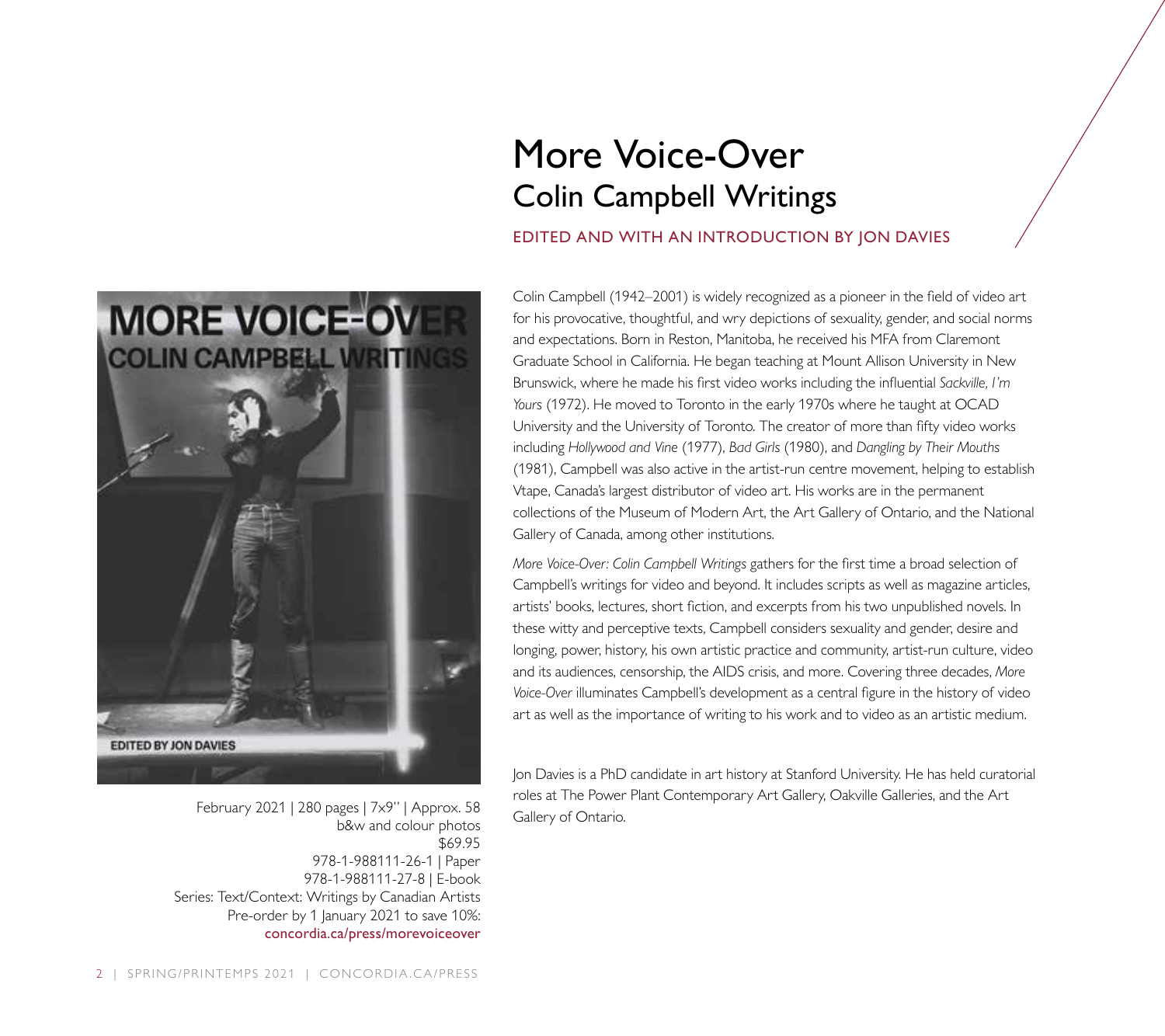### **Praise for** *More Voice-Over*

"I discovered the remarkable artwork of Colin Campbell around 1975. I was taken by how he brazenly stood alone and faced a video camera to record his witty and urbane monologues. Straddling the line between fact and fiction, his videos showed him brilliantly delivering a text with the candour of a TV-commercial actress and the veracity of a handsome newscaster. I exhibited Colin's early masterpiece, *Conundrum Clinique* (1981), and quickly added it to MoMA's video collection. *More Voice-Over* will secure this pioneering artist's richly deserved place in video art's history."

> Barbara London, author of *Video/Art: The First Fifty Years*, initiator of the podcast *Barbara London Calling,* and former MoMA curator

"*More Voice-Over: Colin Campbell Writings* is an impressive labour of personal commitment and erudition on the part of editor Jon Davies. It also confirms the groundbreaking brilliance and coherence of Colin Campbell as a writer, hitherto known as a pioneering Canadian queer video artist. Davies's important collection fills a major gap in international as well as English Canadian cultural history."

> Thomas Waugh, co-editor (with Brandon Arroyo) of *I Confess! Constructing the Sexual Self in the Internet Age*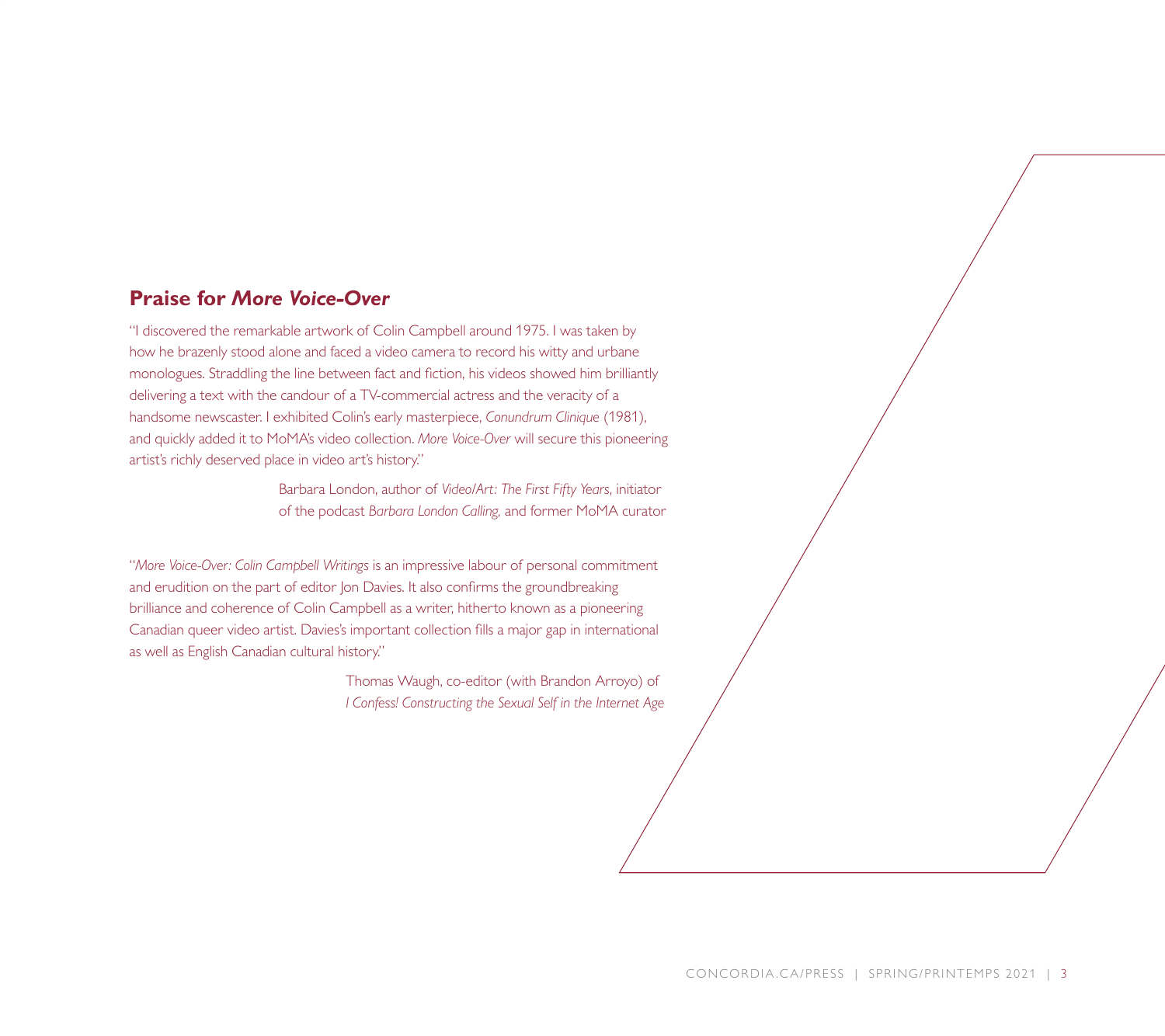## Old Media and the Medieval Concept

## Media Ecologies Before Early Modernity

#### EDITED BY THORA BRYLOWE AND STEPHEN YEAGER

The so-called "Middle Ages" (media æva) were the mediating ages of European intellectual history, whose commentaries, protocols, palimpsests, and marginalia anticipated the forms and practices of digital media. This ground-breaking collection of essays calls for a new, intermedial approach to old media periodizations and challenges the epochs of "medieval," "modern," and "digital" with the goal of enabling new modes of historical imagining.

Essays in this volume explore the prehistory of digital computation; the ideology of media periodization; global media ecologies; the technics of manuscript tagging; the haptic negotiations of authority in medieval epistolarity; charisma; and pedagogy. *Old Media and the Medieval Concept* forges new paths for traversing the broad networks that connect medieval and contemporary media in both the popular and the scholarly imagination. By illuminating these relationships, it brings the fields of digital humanities, media studies, and medieval studies into closer alignment and provides opportunities for re-evaluating the media ecologies in which we live and work now.

Thora Brylowe is Associate Professor of English at the University of Colorado Boulder. She is a member of the Multigraph Collective and the author of *Romantic Art in Practice: Cultural Work and the Sister Arts, 1760–1816.*

Stephen Yeager is Associate Professor of English at Concordia University. He is the author of *From Lawmen to Plowmen: Anglo-Saxon Legal Tradition and the School of Langland.*

### **OLD MEDIA AND THE MEDIEVAL CONCEPT**



**EARLY MODERNITY** 

Editorial International Student

April 2021 | 280 pages | 6x8" Approx. 13 colour photos and illus. \$59.95 978-1-988111-28-5 | Paper 978-1-988111-29-2 | E-book Series: Media Before 1800 Pre-order by 1 March 2021 to save 10%: concordia.ca/press/oldmedia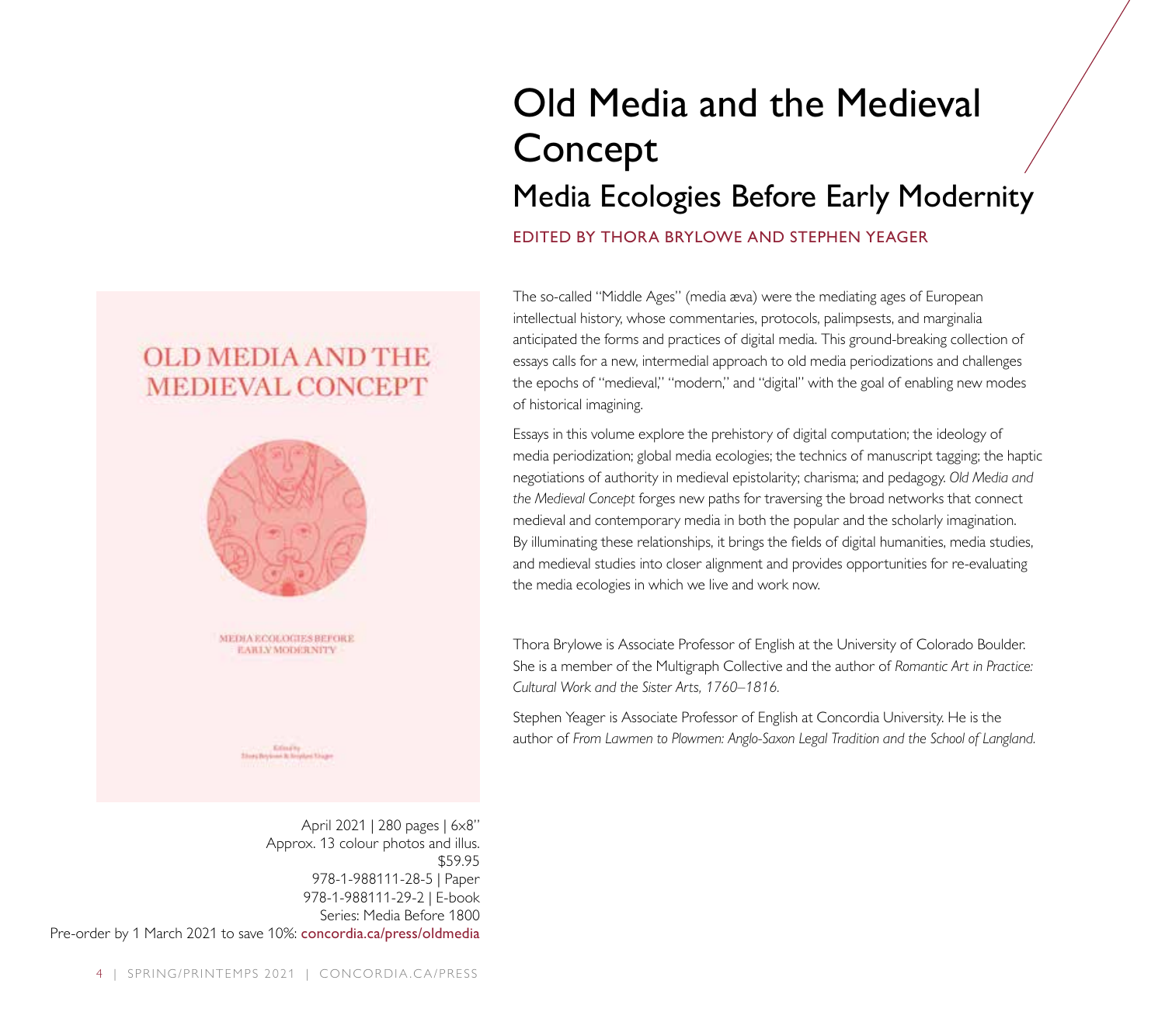### **Praise for** *Old Media and the Medieval Concept*

"*Old Media and the Medieval Concept* successfully brings the richness of pre-modern media history into closer and more productive conversation with the field of media studies. This is vital work, since the orientation of media studies is often presentist or futurist, while manuscript studies, which is all that narrow understandings of 'premodern media history' might seem to include, has sometimes neglected the insights of media theorists working mostly with later material. By cleverly refiguring the 'Middle Ages' as the 'mediating ages' between the classical and Biblical texts that medieval manuscripts often contain or reference, and a later, putatively more enlightened historical moment, this volume's distinguished contributors demonstrate that the histories, ecologies, and archaeologies of medieval media offer a vital means of understanding both then and now."

Arthur Bahr, MIT

"From colonial coconut cups to mnemonic verse tags in manuscripts, *Old Media and the Medieval Concep*t unearths a rich hoard of early media and brings them into dialogue with our present moment. The result is a vibrant collection that transgresses boundaries of period, place, and field. Media historians will look to this book, and the series it inaugurates, as a lodestar pointing us toward what the field could be: theoretically engaged, historically acute, and always attentive to the politics of our work."

Whitney Trettien, University of Pennsylvania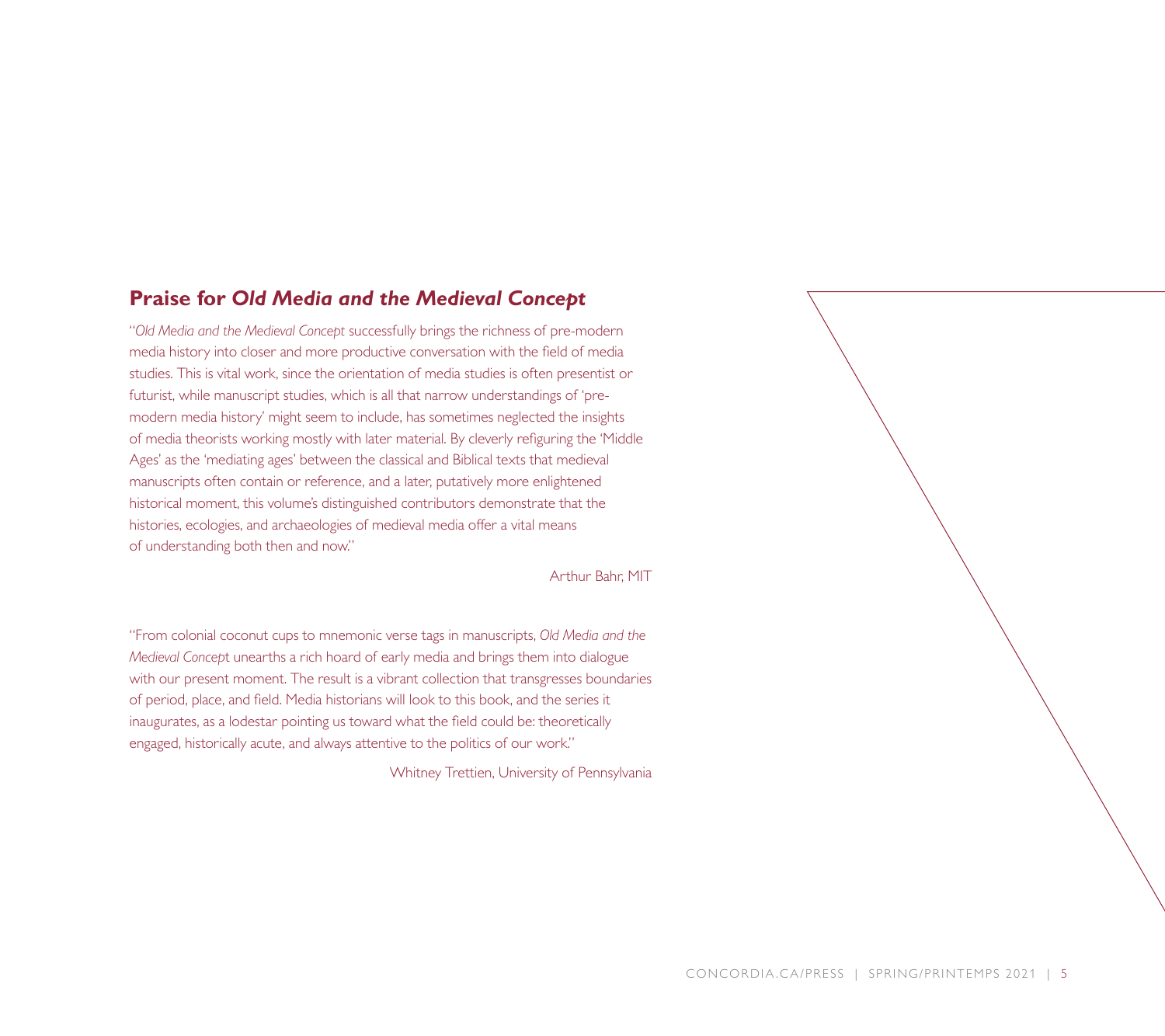RECENTLY PUBLISHED & PREVIOUSLY ANNOUNCED RÉCEMMENT PUBLIÉ ET PRÉCÉDEMMENT ANNONCÉ

## Everything is Relevant Writings on Art and Life, 1991–2018

#### KEN LUM INTRODUCTION BY KITTY SCOTT

*Everything is Relevant: Writings on Art and Life, 1991–2018* brings together texts by Canadian artist Ken Lum. They include a letter to an editor, diary entries, articles, catalogue essays, curatorial statements, and more. Along the way, the reader learns about late modern, postmodern, and contemporary art practices, as well as debates around issues like race, class, and monumentality. Penetrating, insightful, and often moving, Lum's writings are essential for understanding his practice, which has been prescient of developments within contemporary art, as well as the international art world over the last three decades.

Vancouver-born artist Ken Lum is known for his conceptual and representational art in a number of media, including painting, sculpture, and photography. He is currently the Marilyn Jordan Taylor Presidential Professor and Chair of Fine Arts at the University of Pennsylvania's Weitzman School of Design. As an artist, he has exhibited at documenta 11, Venice Biennale, Carnegie International, and Whitney Biennial, among others. He is a cofounder and founding editor of *Yishu: Journal of Contemporary Chinese Art* and in 2000 he was a co-editor of the Shanghai Biennale. He is co-curator of Philadelphia's *Monument Lab: A Public Art and History Project*. In 2017, he was appointed an Officer of the Order of Canada. He is the recipient of the 2019 Gershon Iskowitz Prize and a 2020 Governor General's Award for Visual Arts.

Kitty Scott is Deputy Director and Chief Curator of the National Gallery of Canada. She has held positions at the Art Gallery of Ontario, Banff Centre, the Serpentine Galleries, the Vancouver Art Gallery, and the Edmonton Art Gallery (now the Art Gallery of Alberta).

"This book is a record of Lum's perpetual challenge to how art is defined and a testament to his unflagging search for meaning beyond what the art world is able to contain. Anyone who finds 'something missing' in contemporary art, who also feels that the field of art today continues to be painfully limited in ways that are socially and economically determined, will find much to stir them in this inspiring and necessary anthology, which is sure to become an indispensable document."

# Everything is Relevant Writings on Art and Life 1991-2018

### **Ken Lum**

January 2020 | 336 pages | 7x9" 60 b&w and colour photos and illus. \$64.95 978-1-988111-00-1 | Paper 978-1-988111-02-5 | E-book Series: Text/Context: Writings by Canadian Artists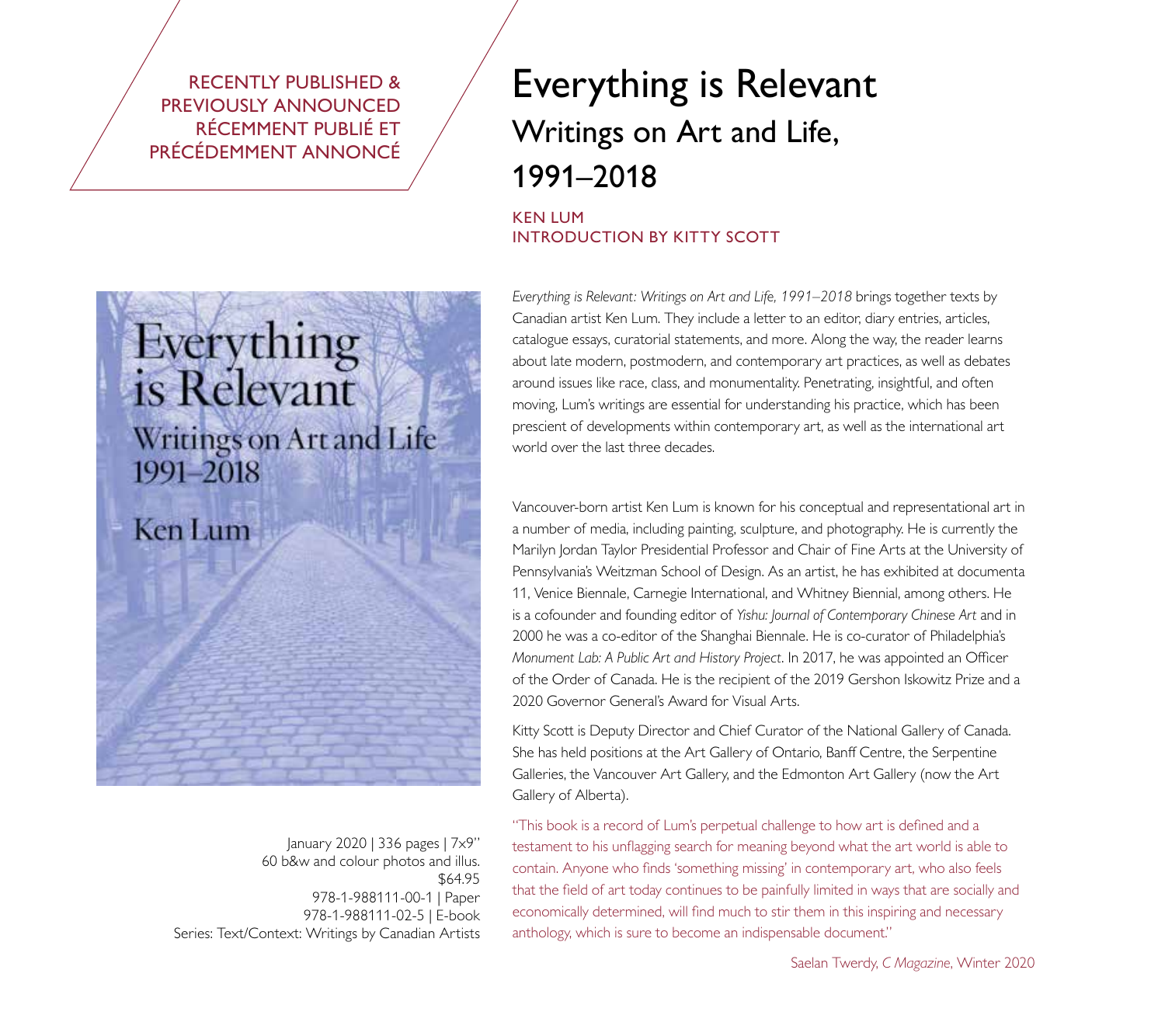

22 photos et illustrations 44,95 \$ 978-1-988111-01-8 | Papier 978-1-988111-03-2 | Livre numérique

## Les religions de la Route de la soie Les chemins d'une mondialisation prémoderne RICHARD FOLTZ TRADUIT DE L'ANGLAIS PAR BENOIT LÉGER

D'abord publié en anglais en 1999, l'ouvrage de Richard Foltz, *Les religions de la Route de la soie : les chemins d'une mondialisation prémoderne*, est désormais offert en français, traduit par Benoit Léger. Richard Foltz montre que la Route de la soie n'était pas qu'un seul chemin, mais un réseau formé de nombreuses routes allant d'est en ouest, effectuant des incursions dans le sud de l'Iran, la steppe eurasiatique plus au nord, puis encore au sud à travers les montagnes de l'Hindou Kouch, jusqu'au sous-continent indien. Ce livre concis, compact, superbement traduit et au style très accessible déborde d'information étonnante fondée sur des sources primaires et une documentation secondaire. *Les religions de la Route de la soie* est une lecture fondamentale des plus éclairantes pour toute personne qui souhaite en savoir plus sur la transmission de la culture religieuse le long de la Route de la soie au cours des deux derniers millénaires.

Historien de la culture, Richard Foltz s'intéresse particulièrement au monde iranien élargi. Il est professeur titulaire au Département des religions et cultures de l'Université Concordia.

Benoit Léger est professeur titulaire au Département d'études françaises de l'Université Concordia, où il enseigne la traduction générale et littéraire.

 « Qu'il s'agisse de religions asiatiques comme le bouddhisme, de religions iraniennes comme le zoroastrisme et le manichéisme, ou de systèmes de croyances plus familiers comme le christianisme, le judaïsme et l'islam, ce livre concis les abordent tous. Surtout, il met en lumière leurs interactions complexes et fascinantes. Déjà un classique des études de la Route de la soie, cet ouvrage est maintenant traduit en français pour la première fois. »

Août 2020 | 280 pages | 15x20 cm Valerie Hansen, professeure titulaire, département d'histoire de l'Université Yale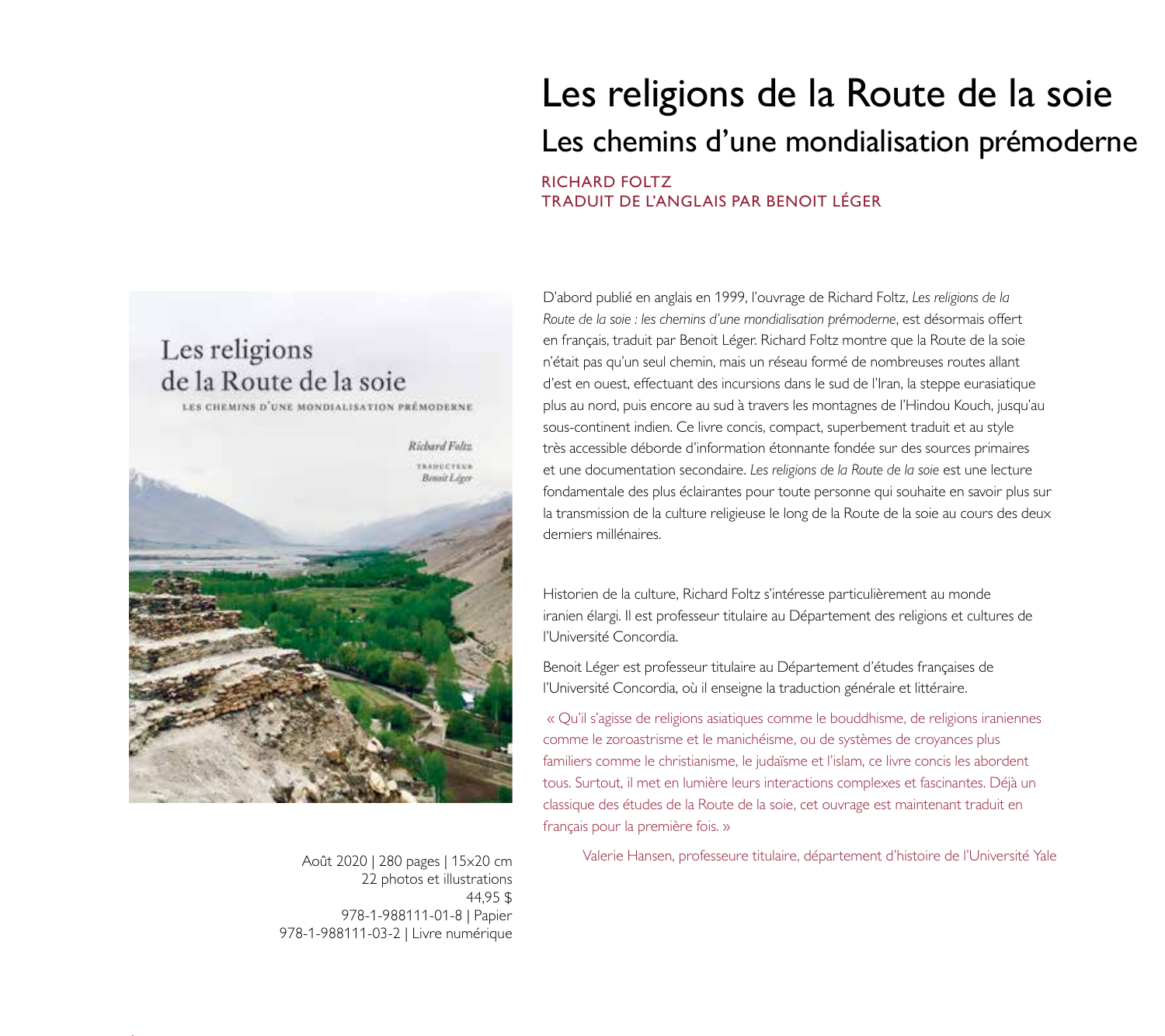## Studies in Failure

#### A PUBLISHING INITIATIVE BY CONCORDIA UNIVERSITY PRESS

What is failure? What set of criteria is used to determine failure and how does the same criteria contest what is considered successful? Concordia University Press seeks works from a broad range of disciplines that will reconsider failures as opportunities to illuminate the networks with which they interact in order to challenge assumptions where success is favoured – as a measure of value, as a component of ideologies or privilege, or as revisionist histories of accidents and fortunate sets of coincidences. Studies of failure reveal counter-narratives that create more complete understandings of complex forces at work and suggest alternative directions, possibilities, and methods.

Projects could include, but are not limited to, studies of: failed utopias or colonial projects; trial and error in the scientific method; environmental collapse; inventions and technologies that did not find wide use; unsuccessful commercial endeavours; artworks and literary works that were initially reviled but later reframed as masterpieces or gained cult followings; discarded philosophies or aesthetic movements; ideas that were marginalized by entrenched interests; the failure of majority societies to work with minority populations; public policies that inadequately addressed pressing economic, political, or environmental issues; and social projects and infrastructure initiatives that did not accomplish their intended goals.

From the analytical to the irreverent, from the predictable to the shocking, from the surprising to the tragic, failure offers a range of responses and reactions. Publications in this area will allow communities of scholars and readers to rethink claims, norms, and standards about failure writ large.

For inquiries or to discuss a project, contact the Press's editorial staff via: concordia.ca/press.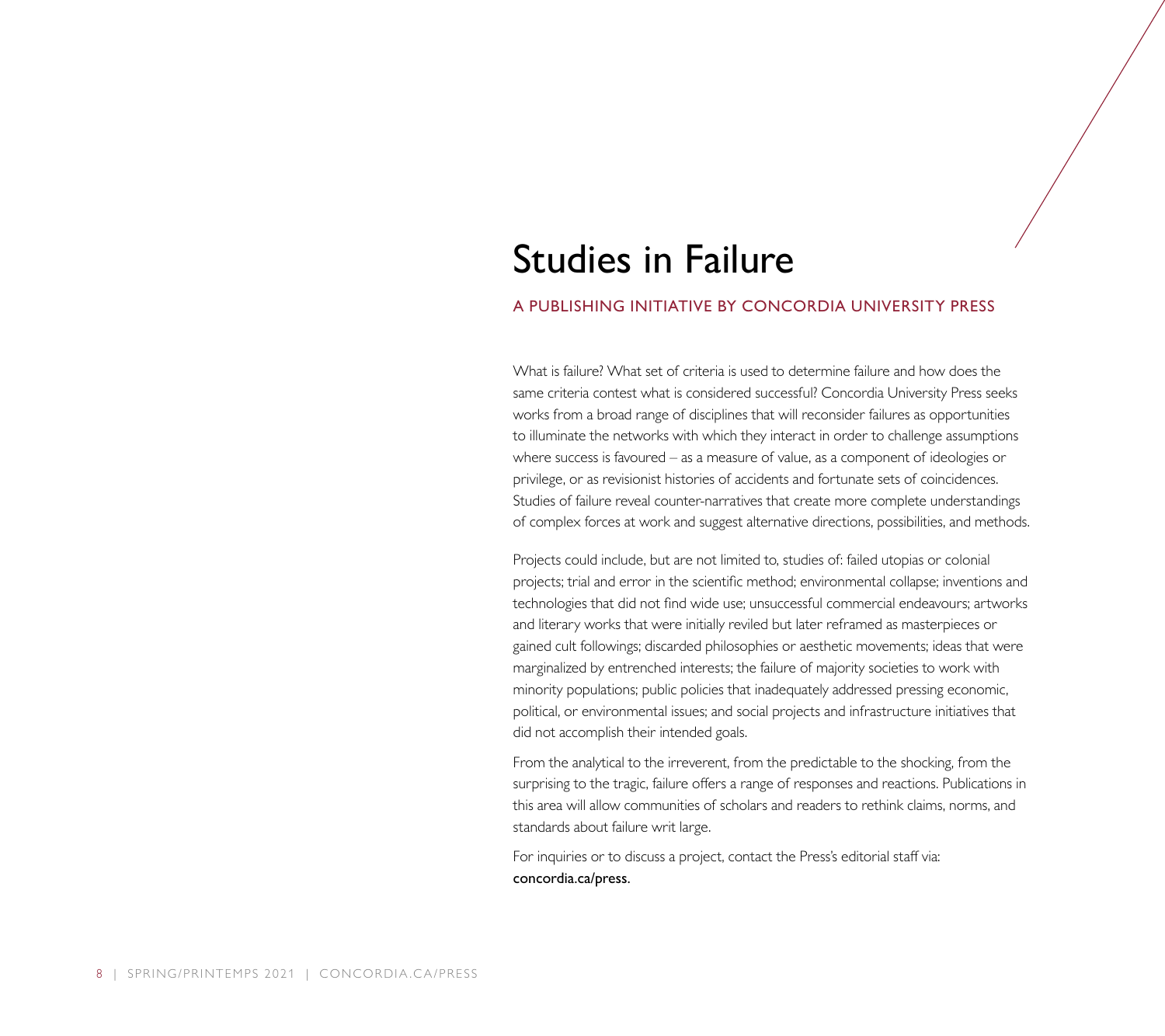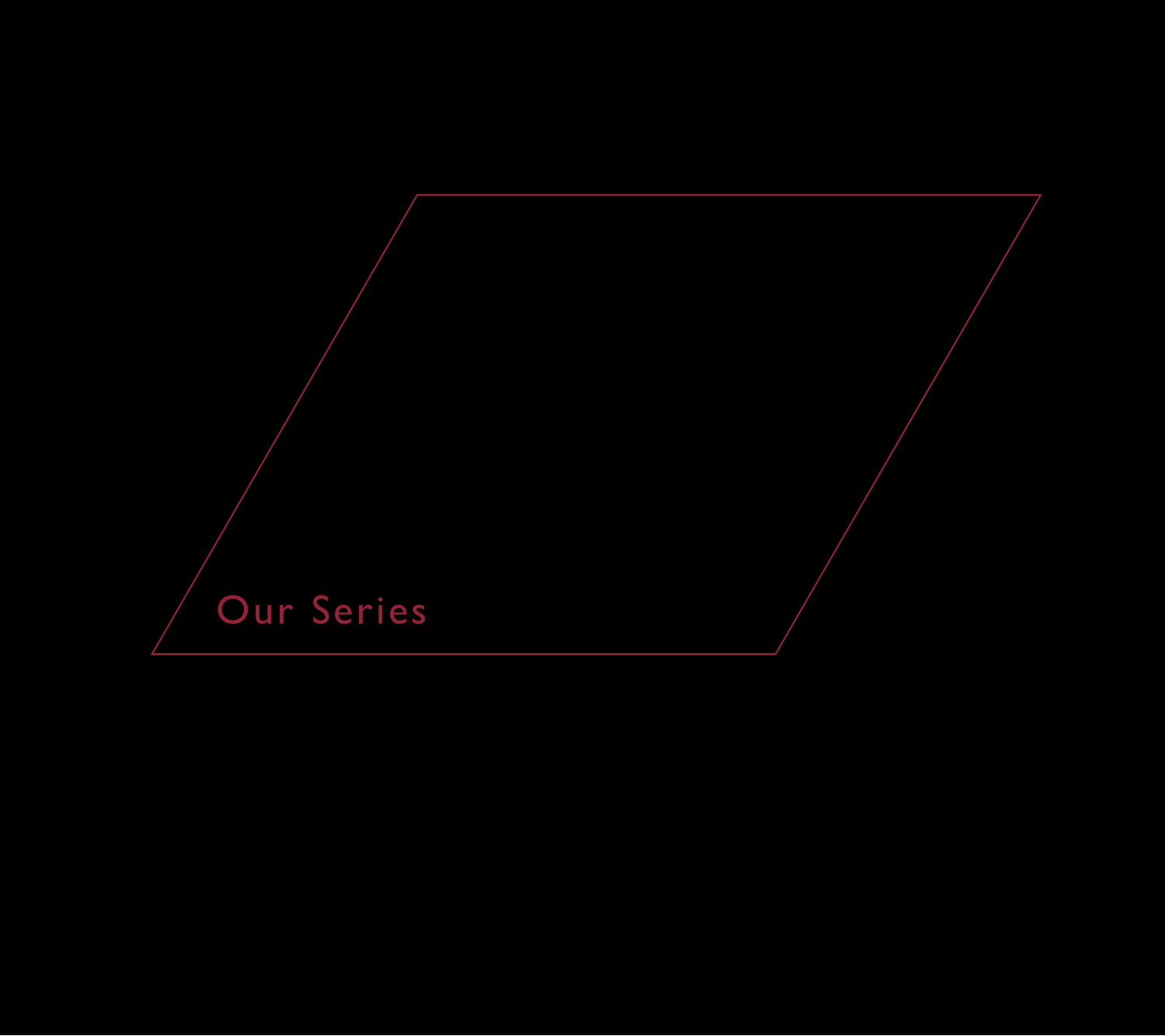# Authors, Publishers, Readers, Texts: Studies in Book History and Print Culture

### EDITED BY RUTH PANOFSKY, RYERSON UNIVERSITY

Sponsored by the Bibliographical Society of Canada/la Société bibliographique du Canada and responding to the book as actor and agent, Authors, Publishers, Readers, Texts will produce new scholarship in the field of book studies broadly defined, including bibliography, literary studies, print culture, and textual studies.

# Building Arguments

A collaboration between Concordia University Press and the Canadian Centre for Architecture (CCA), **Building Arguments** will present texts by Canadian architects on the built environment, focusing on themes including the design of human interaction; relationships between people and spaces; new technologies and material invention; and sustainability and ecology. Edited and contextualized by a contemporary scholar or practitioner, books in the series will deploy the CCA's rich and deep holdings of mid- to late twentieth-century architectural archives and will cast new light on Canadian architects' contributions in the field of architecture writ large.



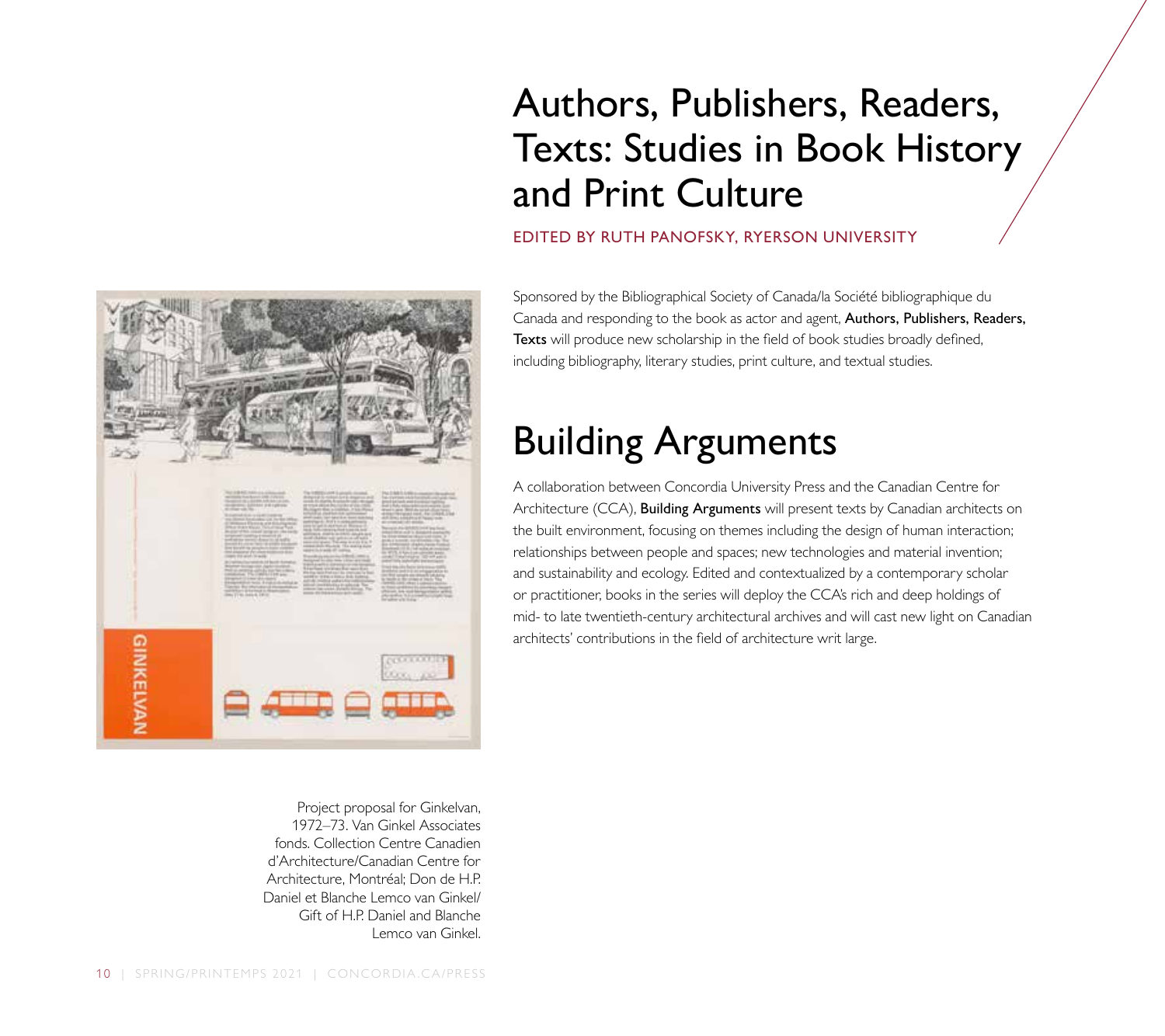# Media Before 1800

#### EDITED BY DANIEL KLINE, UNIVERSITY OF ALASKA ANCHORAGE; FIONA SOMERSET, UNIVERSITY OF CONNECTICUT; AND STEPHEN YEAGER, CONCORDIA UNIVERSITY

This series brings cutting-edge discoveries from the disciplines of manuscript and early print studies into conversation with the interrelated disciplines of media archaeology, infrastructure studies, and media ecology. Books in the Media Before 1800 series will examine media from the medieval and early modern periods to make challenging and politically efficacious claims that engage with the discourses of critical theory, cultural studies, media history, and media archeology.

Titles in the series: Old Media and the Medieval Concept: Media Ecologies Before Early Modernity, Thora Brylowe and Stephen Yeager, eds. (2021)

# Text/Context: Writings by Canadian Artists

### EDITED BY GEOFFREY ROBERT LITTLE, CONCORDIA UNIVERSITY

Valued as compelling primary sources that crystallize an artist's practice, artists' writings often strongly resist categorization and traditional narrative modes. Text/Context publishes collections of essays, interviews, articles, archival documents, curatorial statements, lectures, and other written interventions by Canadian artists. In bringing together artists' written works, Text/Context explores the interrelations of what and how they write, as well as where they publish, to the rest of their practice. Books in the series will illuminate an artist's relationships not just to her/his/their own work and practice, but to their peers, and to broader social, economic, cultural, and political questions and issues.

Titles in the series:

*Everything is Relevant: Writings on Art and Life, 1991–2018*, Ken Lum (2020) *More Voice-Over: Colin Campbell Writings,* Colin Campbell & Jon Davies (2021)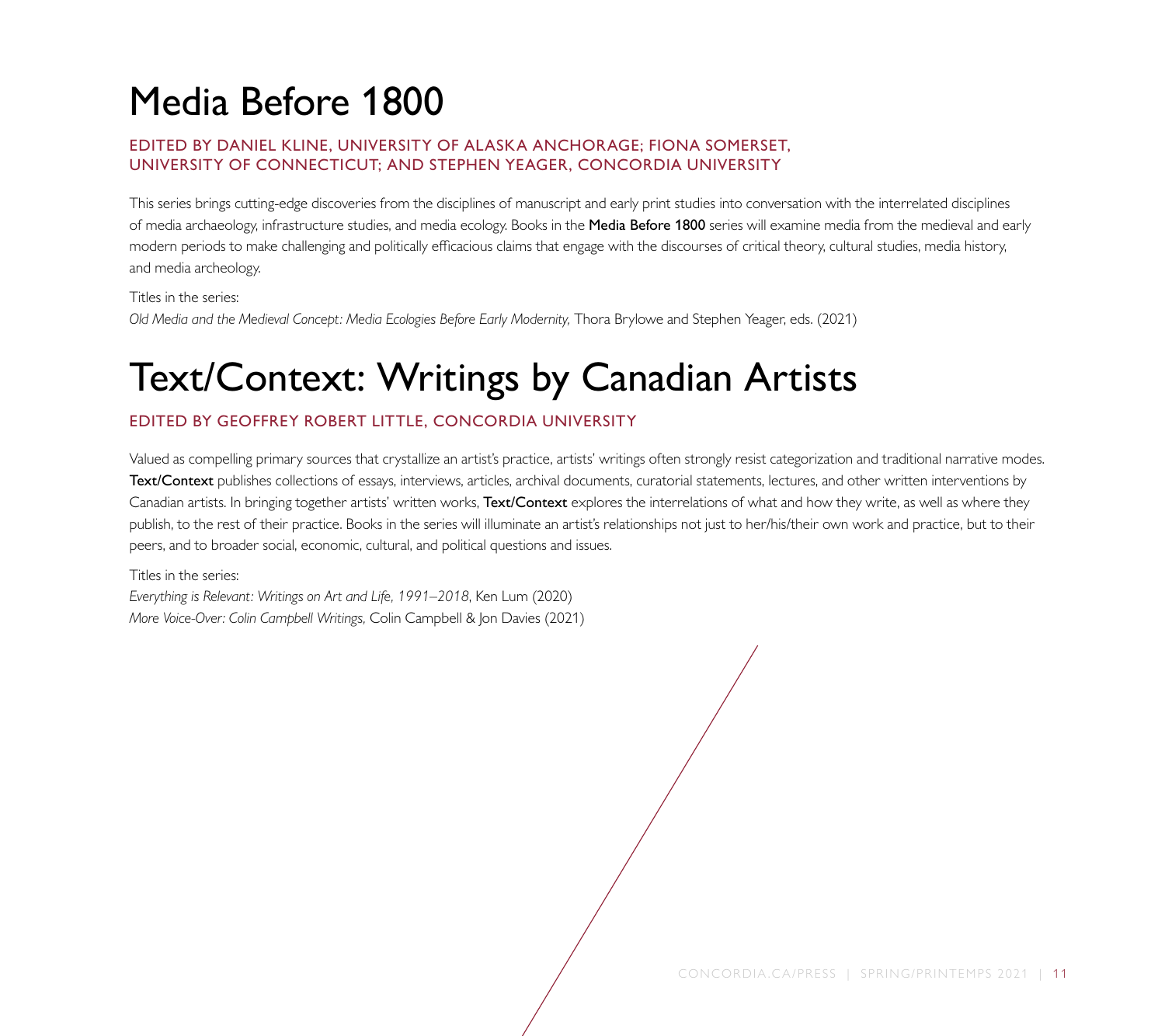## SALES AND DISTRIBUTION

#### **CANADA**

UBC Press c/o UTP Distribution 800 565 9523 or 416 667 7791 utpbooks@utpress.utoronto.ca utpdistribution.com

#### UNITED STATES

Chicago Distribution Center 800 621 2736 or 773 702 7000 orders@press.uchicago.edu press.uchicago.edu/cdc.html

#### EUROPE (INCLUDING UK), MIDDLE EAST, AFRICA, CHINA, HONG KONG, AND TAIWAN

Combined Academic Publishers 44 0 1423 526350 enquiries@combinedacademic.co.uk combinedacademic.co.uk

ASIA (EXCLUDING CHINA, HONG KONG, AND TAIWAN) AND THE PACIFIC (INCLUDING AUSTRALIA AND NEW ZEALAND) East West Export Books

808 956 6214 eweb@hawaii.edu

## DIFFUSION ET DISTRIBUTION

Presses de l'Université de Montréal 514 343 6933 pum@umontreal.ca pum.umontreal.ca/distribution

### OPEN ACCESS

Concordia University Press's books are available for free on several platforms. Visit: concordia.ca/press to learn more.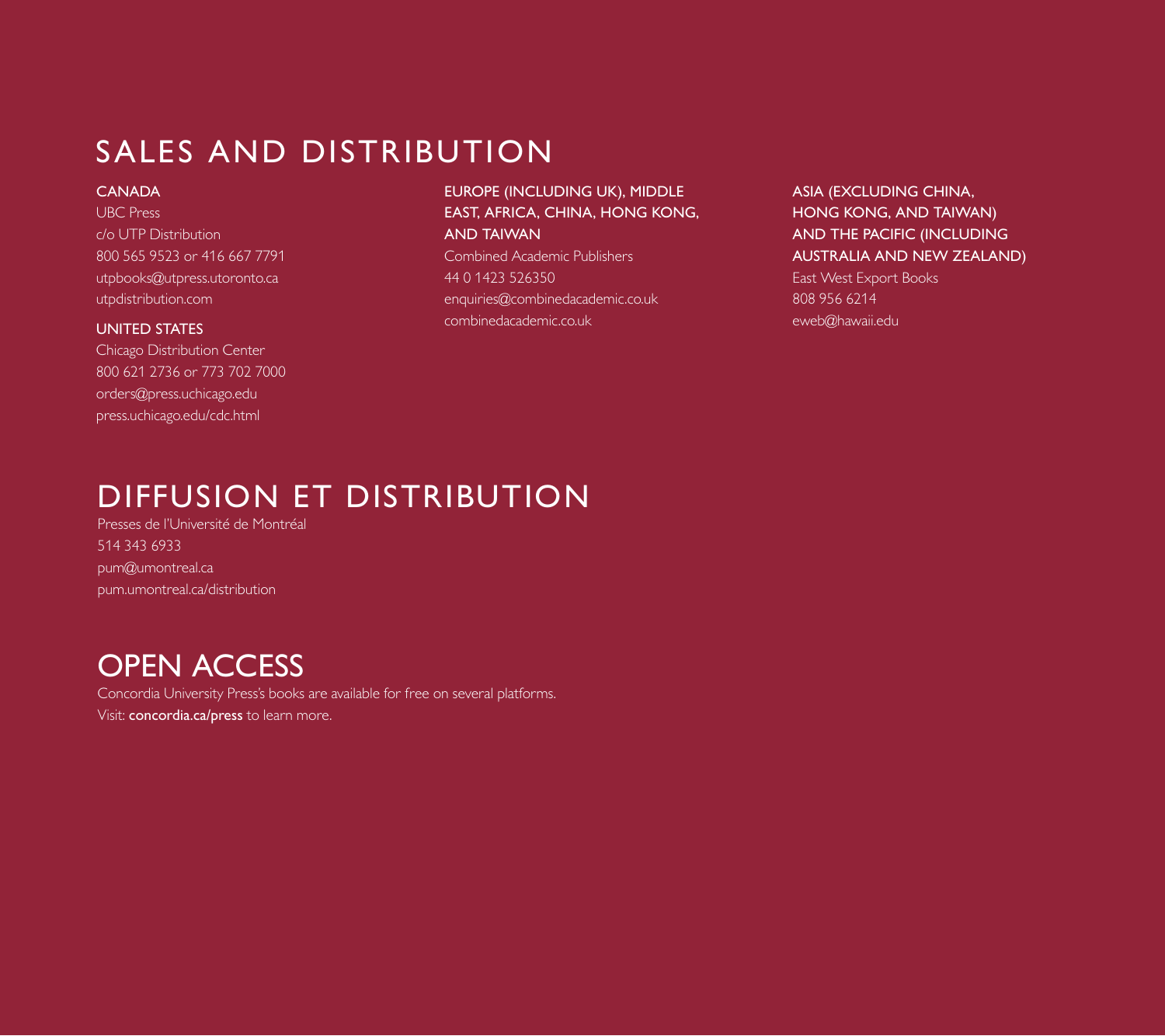## PUBLISH WITH US

Concordia University Press welcomes submissions for projects in the humanities, social sciences, and fine arts. A comprehensive proposal will give the Press a clear understanding of what your book is about, its contribution to the literature, why it should be published, and if Concordia University Press is the appropriate publisher for the work. A proposal should include the following:

- A short narrative description of the book including its title and subtitle, central arguments, and scholarly goals.
- A description of the book's potential audience and its relationship to existing scholarship. How does your book differ and break new ground?
- A table of contents that provides paragraph-length descriptions of each chapter. A proposal for an edited collection should include details on the contributors.
- The estimated length and date of completion, number and type of illustrations, as well as special requirements for the preparation and production of the printed and digital book, including any multimedia components.
- A sample chapter, ideally the introductory chapter.
- Your curriculum vitae.

Concordia University Press does not publish unrevised dissertations. If your proposal is based on a PhD dissertation, please include a description of the revisions you have made or plan to make, as well as when and where you defended the dissertation and the names of your committee members. The Press does not publish fiction, drama, or poetry, nor does it publish bilingual works, catalogues, or festschriften. Please also indicate if your proposal has also been submitted to another press.

To learn more about proposing a book or a series or to contact our staff, visit: concordia.ca/press